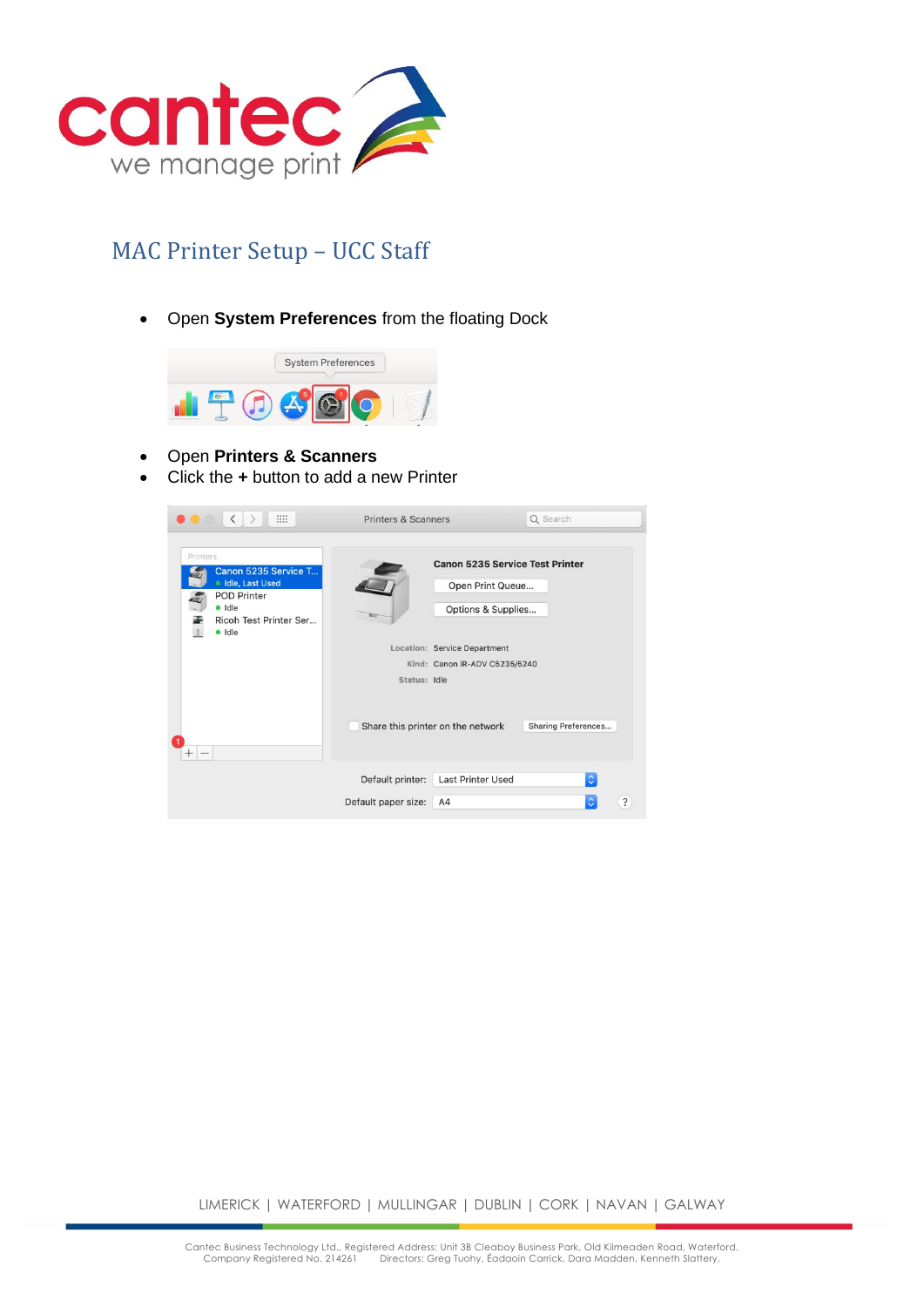- 1. Select the **IP** option at the top of the screen
- 2. Enter the address **studprnt-svr02.ucc.ie**
- 3. Ensure the Protocol is set to **Line Printer Daemon – LPD**
- 4. Enter the following for Queue: **UNIFLOW-MAC**
- 5. Enter the following for Name: **UNIFLOW-MAC**
- 6. Select **Generic Postscript Printer** in the Use: drop down list.
- 7. Click the **Add** button

|               |                                     | Add                                      |        |     |  |  |
|---------------|-------------------------------------|------------------------------------------|--------|-----|--|--|
|               |                                     | Q Search                                 |        |     |  |  |
| Default<br>IP | Windows                             |                                          | Search |     |  |  |
|               |                                     |                                          |        |     |  |  |
| Address:      |                                     |                                          |        |     |  |  |
|               |                                     | Valid and complete host name or address. |        |     |  |  |
|               | Protocol: Line Printer Daemon - LPD |                                          |        | ٥   |  |  |
| Queue:        |                                     |                                          |        |     |  |  |
|               | Leave blank for default queue.      |                                          |        |     |  |  |
|               |                                     |                                          |        |     |  |  |
|               |                                     |                                          |        |     |  |  |
|               | 5<br>Name:                          |                                          |        |     |  |  |
|               |                                     |                                          |        |     |  |  |
| Location:     | 6                                   |                                          |        |     |  |  |
|               | Use: Generic PostScript Printer     |                                          |        | ¢   |  |  |
|               |                                     |                                          |        |     |  |  |
|               |                                     |                                          |        | Add |  |  |
|               |                                     |                                          |        |     |  |  |

• Check the **Duplex Printing Unit** option if prompted and click **OK**.